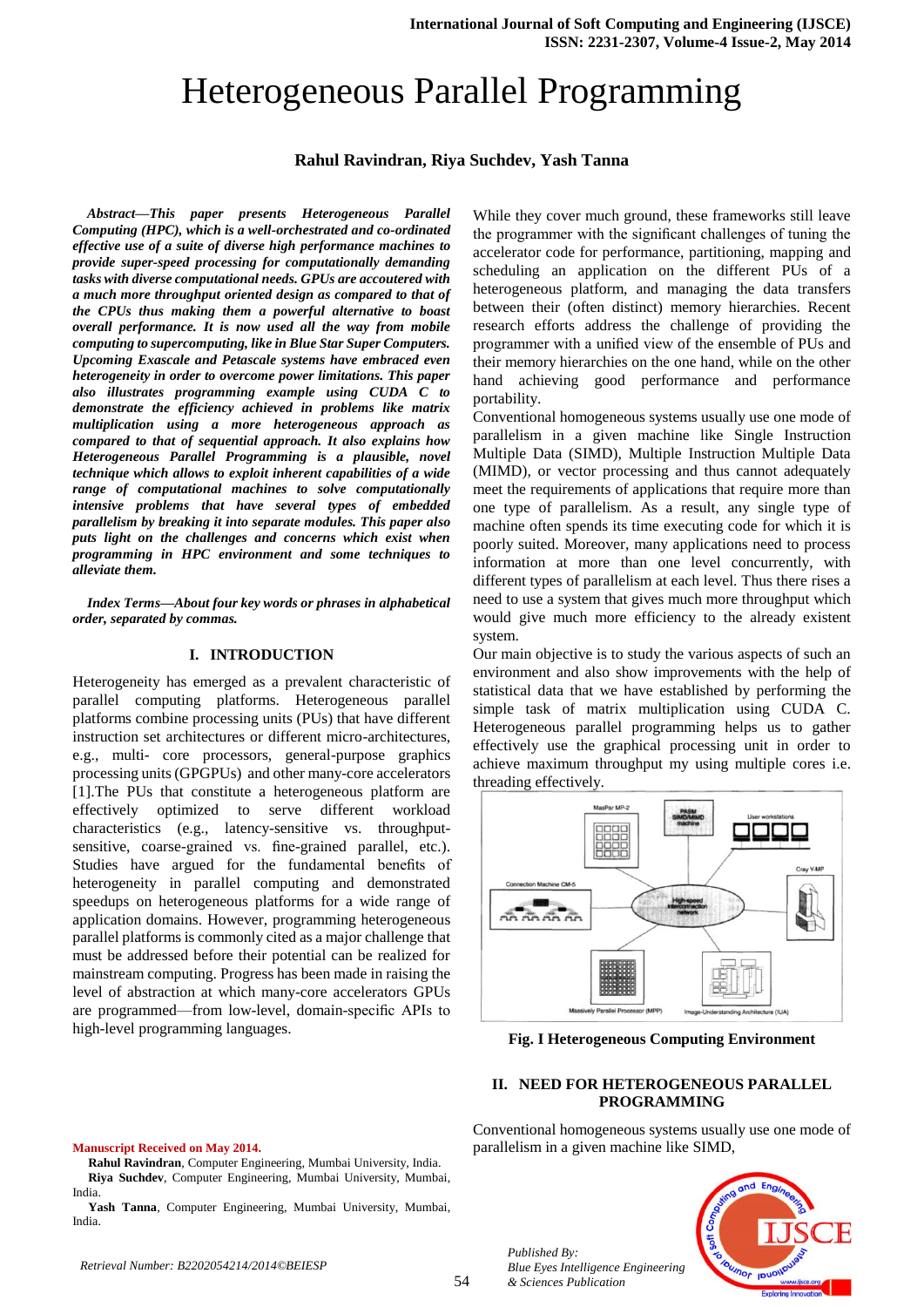MIMD or vector processing and thus cannot adequately meet the requirements of applications that require more than one type of parallelism. As a result, any single type of machine often spends its time executing code for which it is poorly suited.

Moreover, many applications need to process information at more than one level concurrently, with different types of parallelism at each level [2]. For such applications, users of a conventional multiprocessor system must either settle for degraded performance on the existing hardware or acquire more powerful (and expensive) machines.

Each type of homogeneous system suffers from inherent limitations. If the data distribution of an application and the resulting computations cannot exploit these features, the performance degrades severely.

The quest for higher computational power suitable for a wide range of applications at a reasonable cost has exposed several inherent limitations of homogeneous systems. Replacing such systems with yet more powerful homogeneous systems is not feasible. Case reports highlight how your research contributes to the current knowledge in the field and mention the next steps or what remains. Feel free to explain why your results falsify current theories if that is the case. Make sure that your discussion is concise and informative. If you ramble and include a great deal of unnecessary information, your paper will likely get rejected or at least be looked upon less favorably.

## **III. IMPLEMENTATION**

We consider two approaches to using the HC paradigm. The first one analyzes an application to explore embedded heterogeneous parallelism. Researchers must devise new algorithms or modify existing ones to exploit the heterogeneity present in the application. Based on these algorithms, users develop the code to be executed by the machines. In the second approach, an existing parallel code of the application is taken as input. To run this code in an HC environment, users must profile the types of heterogeneous parallelism embedded in the code. For this purpose, codetype profilers need to be designed. Figures 3 and 4 illustrate these approaches. However, both approaches need strategies for partitioning, mapping, scheduling, and synchronization. New tools and metrics for performance evaluation are also required. [3]



**Fig. II Compiler Directed Approach**

Algorithm design. Heterogeneous computing opens new opportunities for developing parallel algorithms. In this section, we identify the efforts needed to devise suitable algorithms. The following issues must be considered by the designer:

- (1) The types of machines available and their inherent computing characteristics,
- (2) Alternate solutions to various sub problems of the application, and
- (3) The costs of performing the communication over the network. [4]



## **Fig. III User Directed Approach**

Computation in HC can be classified into two types

## **1) Metacomputing:**

Computations in this class fall into the category of coarse grained heterogeneity. Instructions belonging to a particular class of parallelism are grouped to form a module; each module is then executed on a suitable parallel machine. Metacomputing refers to heterogeneity at the module level.

## **2) Mixed-mode computing:**

*Published By:*

*& Sciences Publication* 

*Blue Eyes Intelligence Engineering* 

In this fine grained heterogeneity, almost every alternate parallel instruction belongs to a different class of parallel computation. Programs exhibiting this type of heterogeneity are not suitable for execution on a suite of heterogeneous machines because the communication overhead due to frequent exchange of information between machines can become a bottleneck. However, these programs can be executed efficiently on a single machine such as PASM (Partitionable SIMD/MIMD) which incorporates heterogeneous modes of computation. Mixed-mode computing refers to heterogeneity at the instruction level..

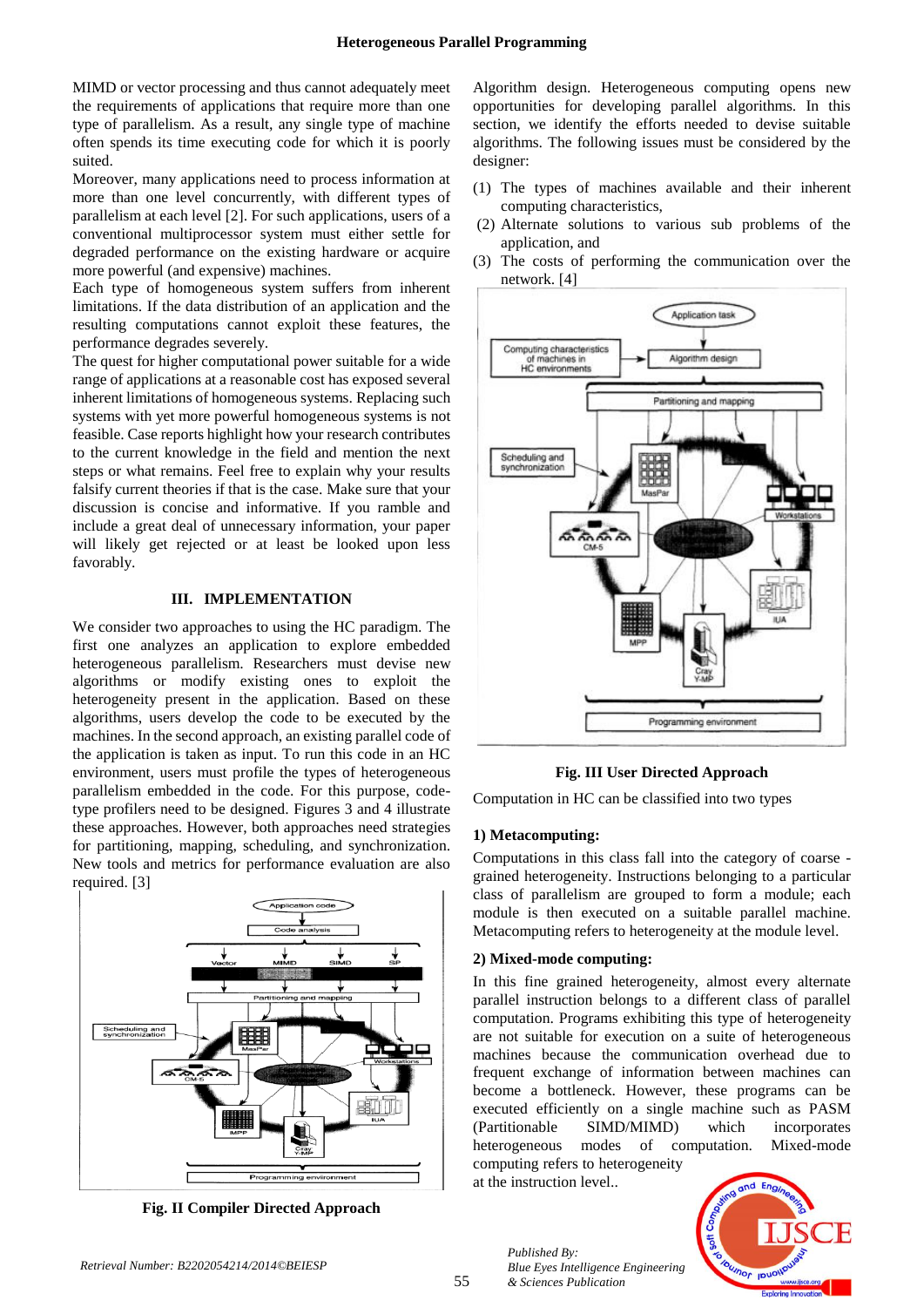#### **IV. IMPLEMENTATION USING PROGRAMMING**

**CUDA** (formerly **Compute Unified Device Architecture**) is a parallel computing platform and programming model created by NVIDIA and implemented by the graphical processing units (GPUs) that they produce. CUDA gives developers access to the virtual instruction set and memory of the parallel computational elements in CUDA GPUs. Using CUDA, the latest NVidia GPUs become accessible for computation like CPUs. Unlike CPUs, however, GPUs have a parallel throughput architecture that emphasizes executing many concurrent threads slowly, rather than executing a single thread very quickly. This approach of solving general-purpose (i.e., not exclusively graphics) problems on GPUs is known as GPGPU. CUDA provides both a low level API and a higher level API. The initial CUDA SDK was made public on 15 February 2007, for Microsoft Windows and Linux. Mac OS X support was later added in version 2.0, which supersedes the beta released February 14, 2008. CUDA works with all **NVidia** GPUs from the G8x series onwards, including GeForce, Quadra and the Tesla line. CUDA is compatible with most standard operating systems.

CUDA has several advantages over traditional general-purpose computation on GPUs (GPGPU) using graphics APIs:

- Scattered reads code can read from arbitrary addresses in memory
- Shared memory CUDA exposes a fast shared memory region (up to 48KB per Multi-Processor) that can be shared amongst threads. This can be used as a user-managed cache, enabling higher bandwidth than is possible using texture lookups.
- Faster downloads and read backs to and from the GPU
- Full support for integer and bitwise operations, including integer texture lookups



**Fig. IV Processing Flow of CUDA**

## *A. Using CUDA to solve Matrix Multiplication Problems*

|  | ٧ |  |
|--|---|--|
|  |   |  |

| TIITICI |                             |        |                                            |  |  |  |
|---------|-----------------------------|--------|--------------------------------------------|--|--|--|
| t Kind  | 1 Elapsed Time (in seconds) | t Line | <b>1 Message</b>                           |  |  |  |
| Generic | 0.002852064                 | 46     | Importing data and creating memory on host |  |  |  |
| GPU     | 3.675300911                 | 61     | Allocating GPU memory.                     |  |  |  |
| GPU     | 0.000079456                 | 69     | Copying input memory to the GPU.           |  |  |  |
| Compute | 0.000055696                 | 81     | Performing CUDA computation                |  |  |  |
| Copy    | 0.000033872                 | 89     | Copying output memory to the CPU           |  |  |  |
| GPU     | 0.00103408                  | 95     | Freeing GPU Memory                         |  |  |  |

#### **Fig. V Result of Matrix Multiplication 64X64**

The figure above shows the execution time elapsed for a matrix multiplication operation which involved two matrices of the size 64X64.As shown in the figure above it only took 0.000055696 sec to perform the matrix multiplication. Thus using the GPU i.e. **NVIDIA** CUDA processor a 10 fold efficiency is achieved in the case of matrix multiplication problem, the average time required to solve such a problem using a traditional language like java is very high. Thus programming in CUDA C i.e. using the GPU gives a great efficiency in computation

| Timer                |             |                                  |         |                                  |                                            |  |  |
|----------------------|-------------|----------------------------------|---------|----------------------------------|--------------------------------------------|--|--|
| 1 Kind               |             | # Elapsed Time (in seconds)      |         | I Line                           | <b>1 Message</b>                           |  |  |
| Generic              |             | 0.005421008                      |         | 46                               | Importing data and creating memory on host |  |  |
| <b>GPU</b>           |             | 3 905858272                      |         | 61                               | Allocating GPU memory.                     |  |  |
| GPU                  | 0.000071968 |                                  | 69      | Copying input memory to the GPU. |                                            |  |  |
| Compute              |             | 0.00007584                       |         | 81                               | Performing CUDA computation                |  |  |
| Copy                 |             | 0.000055328                      |         | 89                               | Copying output memory to the CPU           |  |  |
| <b>GPU</b>           |             | 0.00078176                       |         | 95                               | Freeing GPU Memory                         |  |  |
| Logger               |             |                                  |         |                                  |                                            |  |  |
| Level                |             | Location                         | Message |                                  |                                            |  |  |
| $main = 58$<br>Trace |             | The dimensions of A are 128 x 64 |         |                                  |                                            |  |  |
| $main = 59$<br>Trace |             | The dimensions of B are 64 x 128 |         |                                  |                                            |  |  |

## **Fig. VI Result of Matrix Multiplication 128X64**

Computation time for a matrix multiplication problem of size 128X64 with a matrix of size 64X128 takes a computation time of 0.00007854 sec.

## **B. Performance measurement**

There are various methods that are used to measure the performance of a certain parallel program. No single method is usually preferred over another since each of them, as will be seen later on, reflects certain properties of the parallel code.

#### *1) Speedup*

*Published By:*

*& Sciences Publication* 

*Blue Eyes Intelligence Engineering* 

In the simplest of terms, the most obvious benefit of using a parallel computer is the reduction in the running time of the code. Therefore, a straightforward measure of the parallel performance would be the ratio of the execution time on a single processor (the sequential version) to that on a multicomputer. This ratio is defined as the speedup factor and is given as

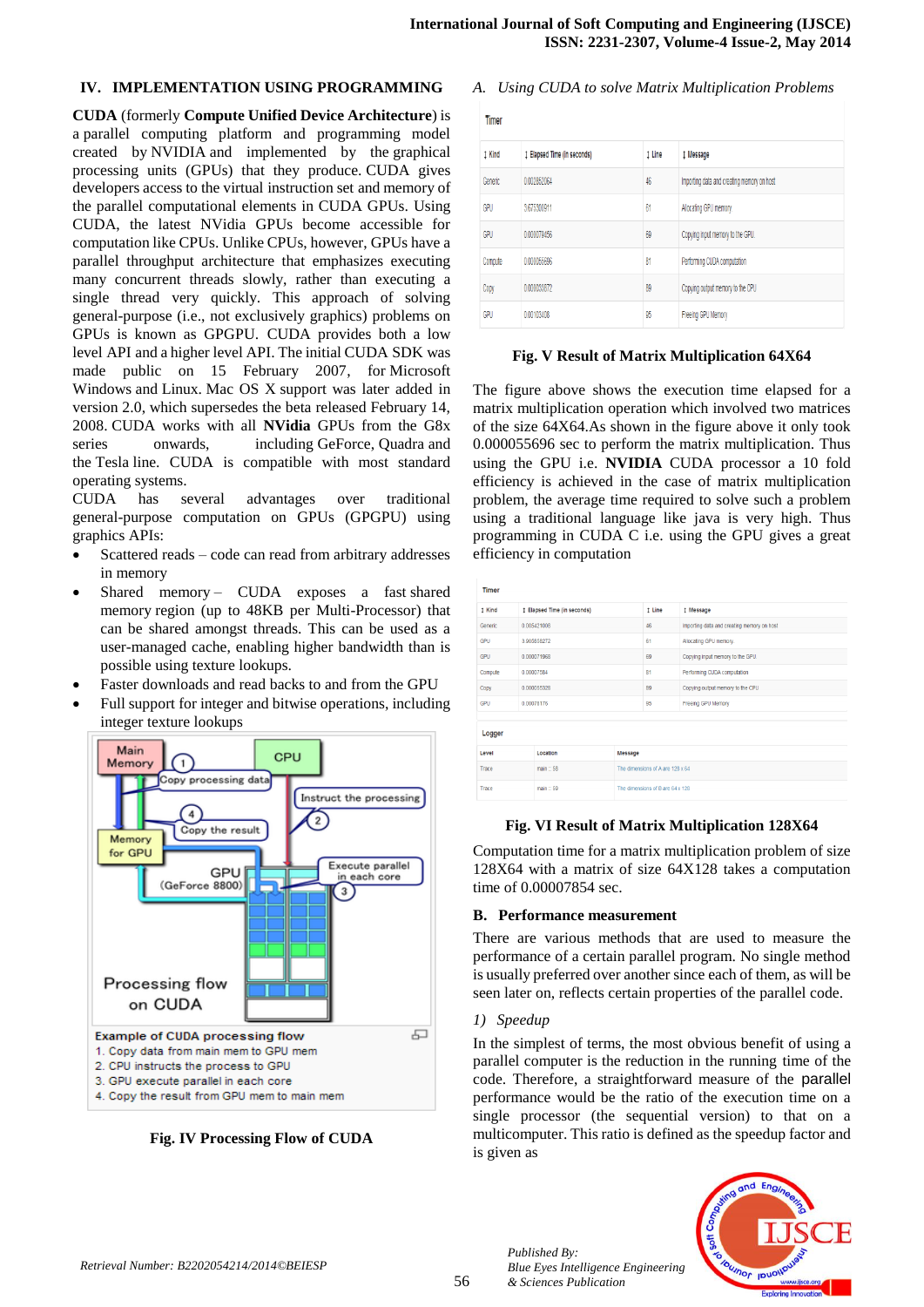$$
S(n) = \frac{\text{Execution time using one processor}}{\text{Execution time using N processors}} = \frac{t_s}{t_n}
$$

where  $t_s$  is the execution time on a single processor and  $t_n$  is the execution time on a parallel computer.

S (n) therefore describes the scalability of the system as the number of processors is increased. The ideal speedup is n when using n processors, i.e. when the computations can be divided into equal duration processes with each process running on one processor (with no communication overhead). Ironically, this is called embarrassingly parallel computing! In some cases, super linear speedup  $(S(n)>n)$  may be encountered. Usually this is caused by either using a suboptimal sequential algorithm or some unique specification of the hardware architecture that favours the parallel computation. For example, one common reason for super linear speedup is the extra memory in the multiprocessor system. The speedup of any parallel computing environment obeys the Amdahl's Law. Amdahl's law states that if *F* is the fraction of a calculation that is sequential (i.e. cannot benefit from parallelisation), and  $(1 - F)$  is the fraction that can be parallelised, then the maximum speedup that can be achieved by using *N* processors is

$$
\frac{F + (1 - F)}{N}
$$

In the limit, as *N* tends to infinity, the maximum speedup tends to 1/*F*. In practice, price/performance ratio falls rapidly as *N* is increased once  $(1 - F)/N$  is small compared to *F*.As an example, if *F* is only 10%, the problem can be sped up by only a maximum of a factor of 10, no matter how large the value of *N* used. For this reason, **parallel computing** is only useful for either small numbers of processors, or problems with very low values of *F*: so-called embarrassingly parallel problems. A great part of the craft of parallel programming consists of attempting to reduce *F* to the smallest possible value.

#### *2) Efficiency*

The efficiency of a parallel system describes the fraction of the time that is being used by the processors for a given computation. It is defined as

$$
E(n) = \frac{\text{Execution time using one processor}}{\text{Execution time using N processors x N}} = \frac{t_s}{N t_n}
$$

which yields the following for example, if  $E = 50\%$ , the processors are being used half of the time to perform the actual computation.

*3) Cost*

The cost of a computation in a parallel environment is defined as the product of the number of processors used times the total execution time

$$
cost = Nt_n
$$

The above equation can be written as a function of the

efficiency by using the fact that  
\n
$$
t_p = \frac{c_n}{S(n)}
$$
\n
$$
cost = \frac{Nt_s}{S(n)} = \frac{t_s}{E(n)}
$$

#### *C. Limitations of CUDA*

- Texture rendering is not supported (CUDA 3.2 and up addresses this by introducing "surface writes" to CUDA arrays, the underlying opaque data structure).
- Copying between host and device memory may incur a performance hit due to system bus bandwidth and latency (this can be partly alleviated with asynchronous memory transfers, handled by the GPU's DMA engine)
- Threads should be running in groups of at least 32 for best performance, with total number of threads numbering in the thousands. Branches in the program code do not impact performance significantly, provided that each of 32 threads takes the same execution path; the SIMD execution model becomes a significant limitation for any inherently divergent task (e.g. traversing a space partitioning data structure during ray tracing).
- Unlike OpenGL, CUDA-enabled GPUs are only available from NVidia
- Valid C/C++ may sometimes be flagged and prevent compilation due to optimization techniques the compiler is required to employ to use limited resources.

CUDA (with compute capability 1.x) uses a recursion-free, function-pointer-free subset of the C language, plus some simple extensions. However, a single process must run spread across multiple disjoint memory spaces, unlike other C language runtime environments.

#### **V. CHALLENGES**

- **Machine Selection:** An interesting problem appears in design HPP environment is to find the most appropriate suite of heterogeneous machines for a given collection of application tasks subject to a given constraint such as cost, execution time etc.
- With the rise of HPP, software cost has been increasing more than hardware costs.



*Published By:*

*& Sciences Publication* 

*Blue Eyes Intelligence Engineering*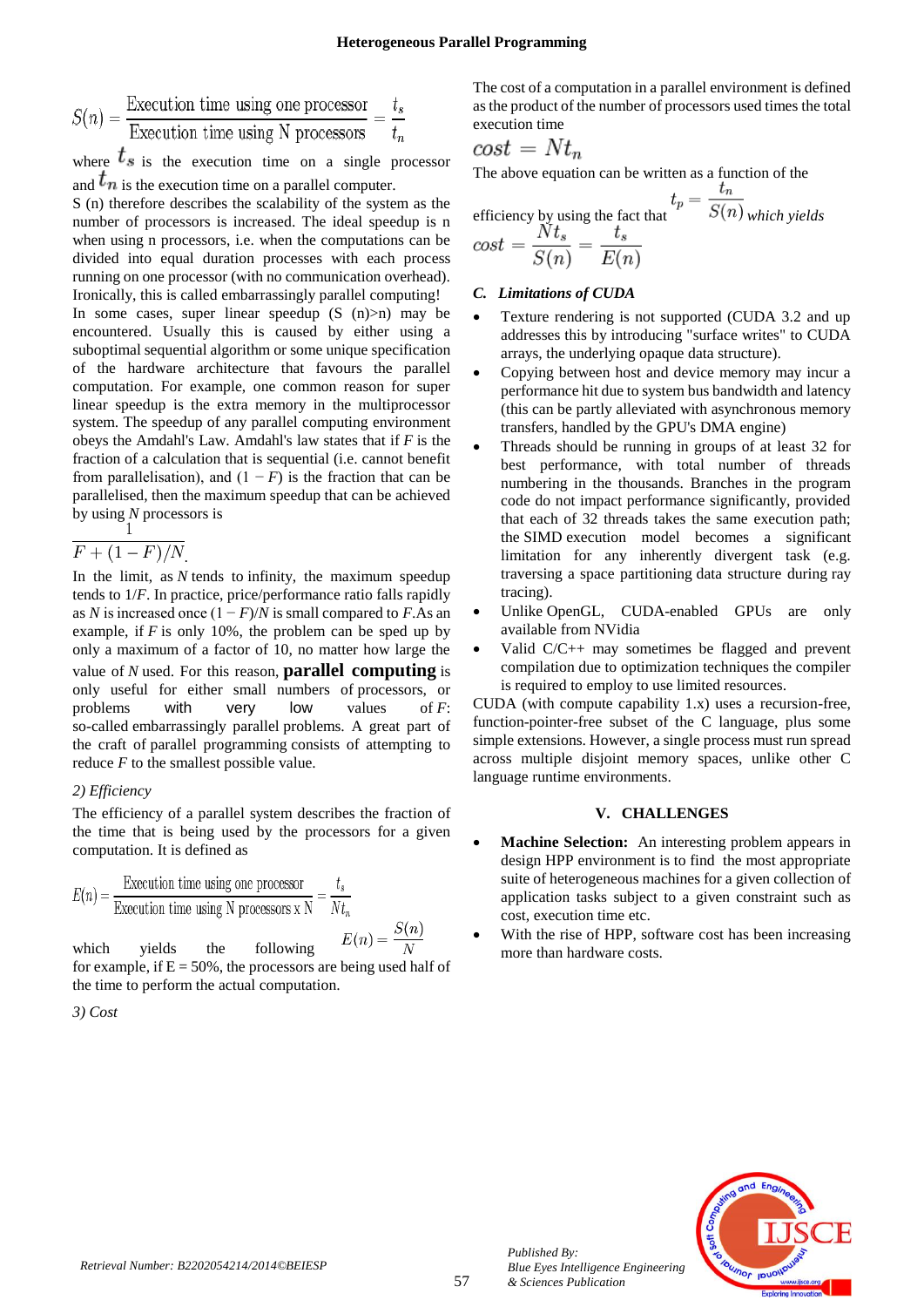

**Fig. VII Depicting rise in software costs**

- Task synchronization and scheduling becomes more challenging in comparison to homogenous systems.
- Inter-connectivity amongst heterogeneous machines adds additional challenges.
- Applications may run faster or slower on multi-core processors depending on the needs of the application.
- Multicore processors can hurt performance when applications:
- 1) Cannot break apart their operations well because much information must be held in memory at once.
- 2) Have many users doing the same thing at the same time, such as accessing a database. [6]

#### **VI. OVERCOMMING THE CHALLENGES**

- Code profiling is used to categorize portions of application code.
- Analytical Benchmarking is used to determine appropriate machines.

It permits researchers to determine the relative effectiveness of a given parallel machine on various types of computation. Some experimental results obtained analytical benchmarking show that SIMD machines are well-suited for operations such as matrix computations and low-level image processing. Several solution have been proposed for code mapping, such as *Cluster-M.* [7]



**Fig. VIII Cluster-M based heuristic mapping methodology**

- Feund has proposed the **Optimal Selection Theory (OST)** to choose an optimal configuration of machines for executing an application task on a heterogeneous suite of computers with the assumption that the number of machines available is unlimited. It is also assumed that machines matching the given set of code types are available and that the application code is decomposed into equal-sized modules.
- The Parallel Virtual Machine (PVM) is a software tool for parallel network of computers.

PVM enables users to exploit their existing computer hardware to solve much larger problems at less additional cost. It is designed to allow a network of heterogeneous UNIX and/or Windows machines to be used as a single distributed parallel processor.



**Fig. IX An overview of the Parallel Virtual Machine system**

#### **VII. WHAT LIES AHEAD**

Hybrid-core computing is the technique of extending a commodity instruction set architecture (e.g. x86) with application-specific instructions to accelerate application performance It is a form of heterogeneous computing wherein asymmetric computational units coexist with a "commodity" processor. Hybrid-core processing differs from general heterogeneous computing in that the computational units share a common logical address space, and an executable is composed of a single instruction stream—in essence a contemporary coprocessor the instruction set of a hybrid-core computing system contains instructions that can be dispatched either to the host instruction set or to the application-specific hardware. Typically, hybrid-core computing is best deployed where the predominance of computational cycles are spent in a few identifiable kernels, as is often seen in high-performance computing applications. Acceleration is especially pronounced when the kernel's logic maps poorly to a sequence of commodity processor instructions, and/or maps well to the application-specific hardware. [8]